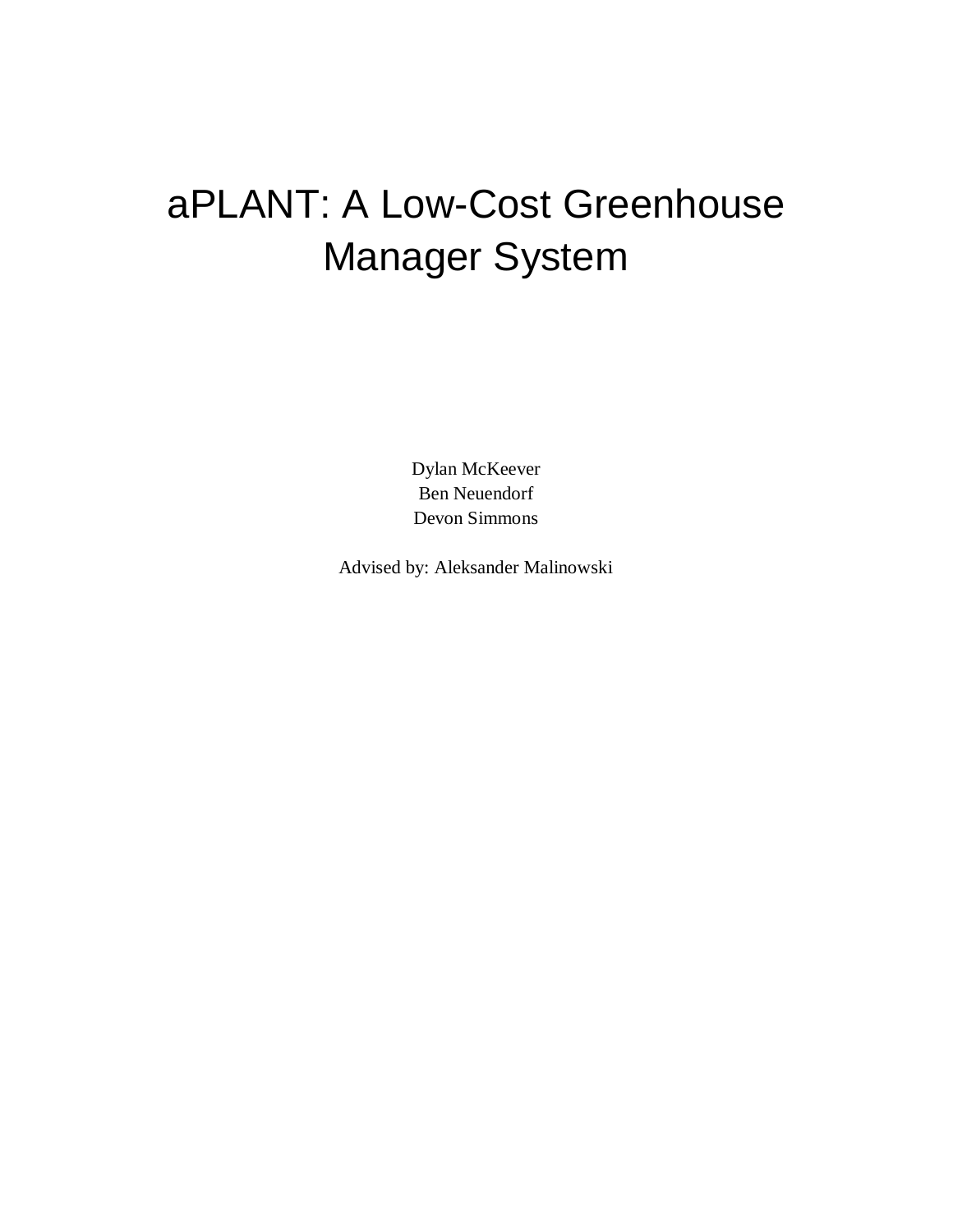## **Abstract**

Changing global climate, increasing food scarcity, and the need for water conservation lends to the value of systems that grow plants quickly and optimally. This project addresses the fiscal aspects of that paradigm. While other systems exist and do as advertised, the cost barrier to entry is too high, sometimes in the range of thousands of dollars. We believe that the hardware used in this project is a key to alleviate the steep, initial, fiscal problem that exists in current monitoring platforms because the ESP8266 is a low power, feature-rich, and an inexpensive chip that can perform similar tasks. ESP8266, which is the computing platform of choice, is inexpensive coming in at about 5\$ a module and is very robust as for this price point. The project uses a module and a sensor array to provide temperature, humidity, soil moisture, and control nutrition delivery to plants.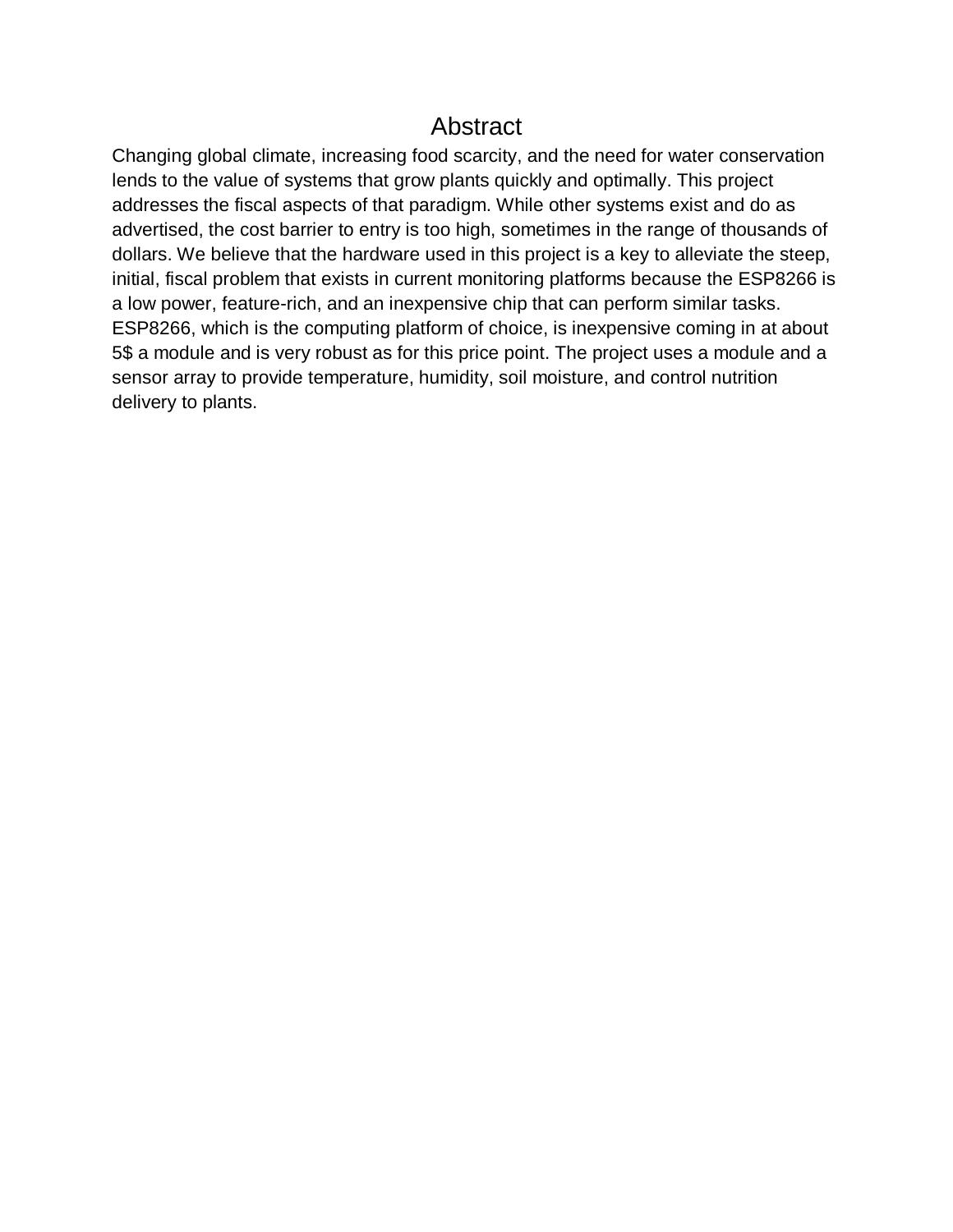#### Table of Contents

| I.Statement of the Problem    | $\mathbf{1}$ |
|-------------------------------|--------------|
| II. Functionality             | 2            |
| A.Hardware                    | 5            |
| <b>B.</b> Software            | 6            |
| III. Final Build of Materials | 9            |
| IV. Division of Labor         | 9            |
| References                    | 10           |
| Appendix                      | 11           |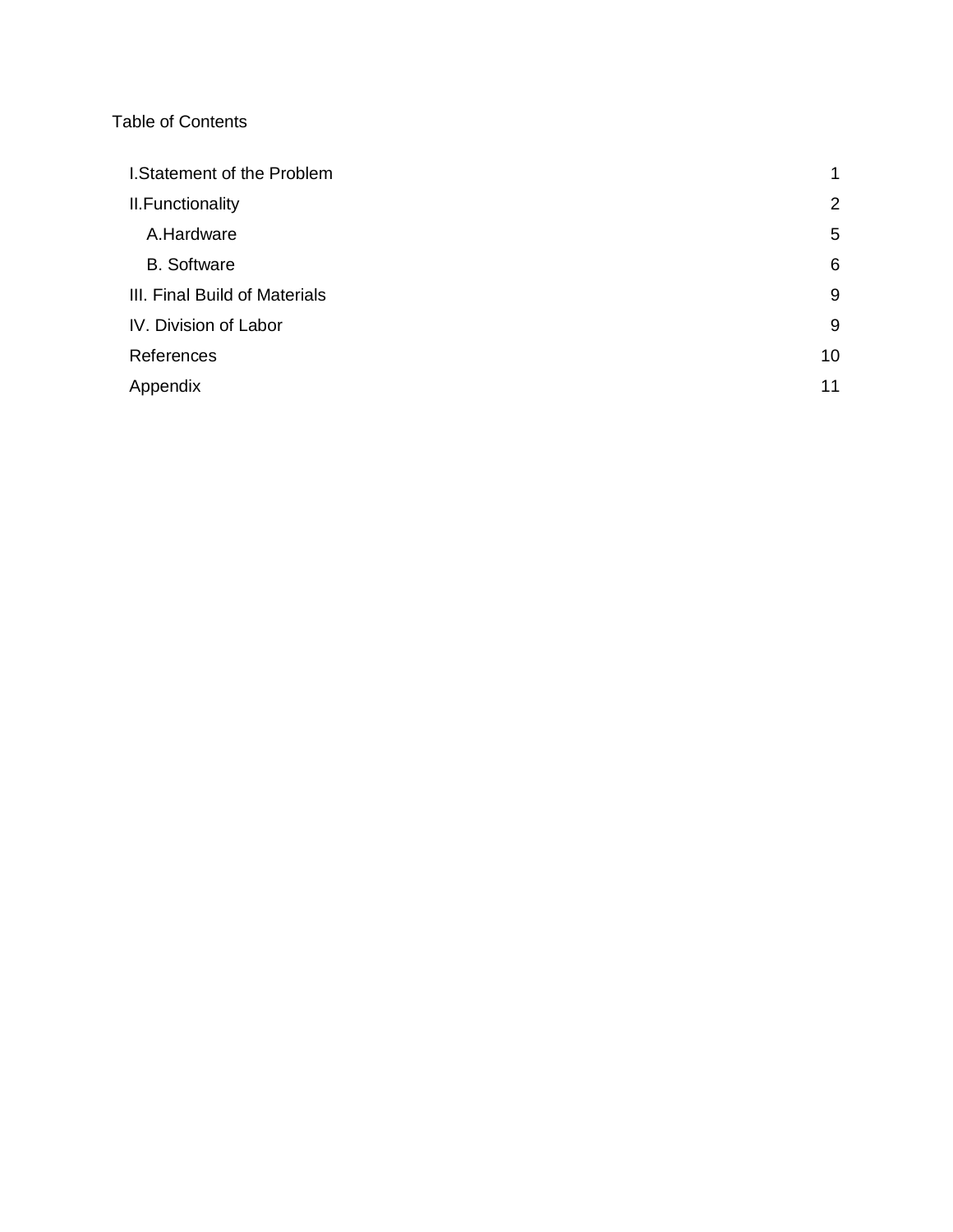# Table of Figures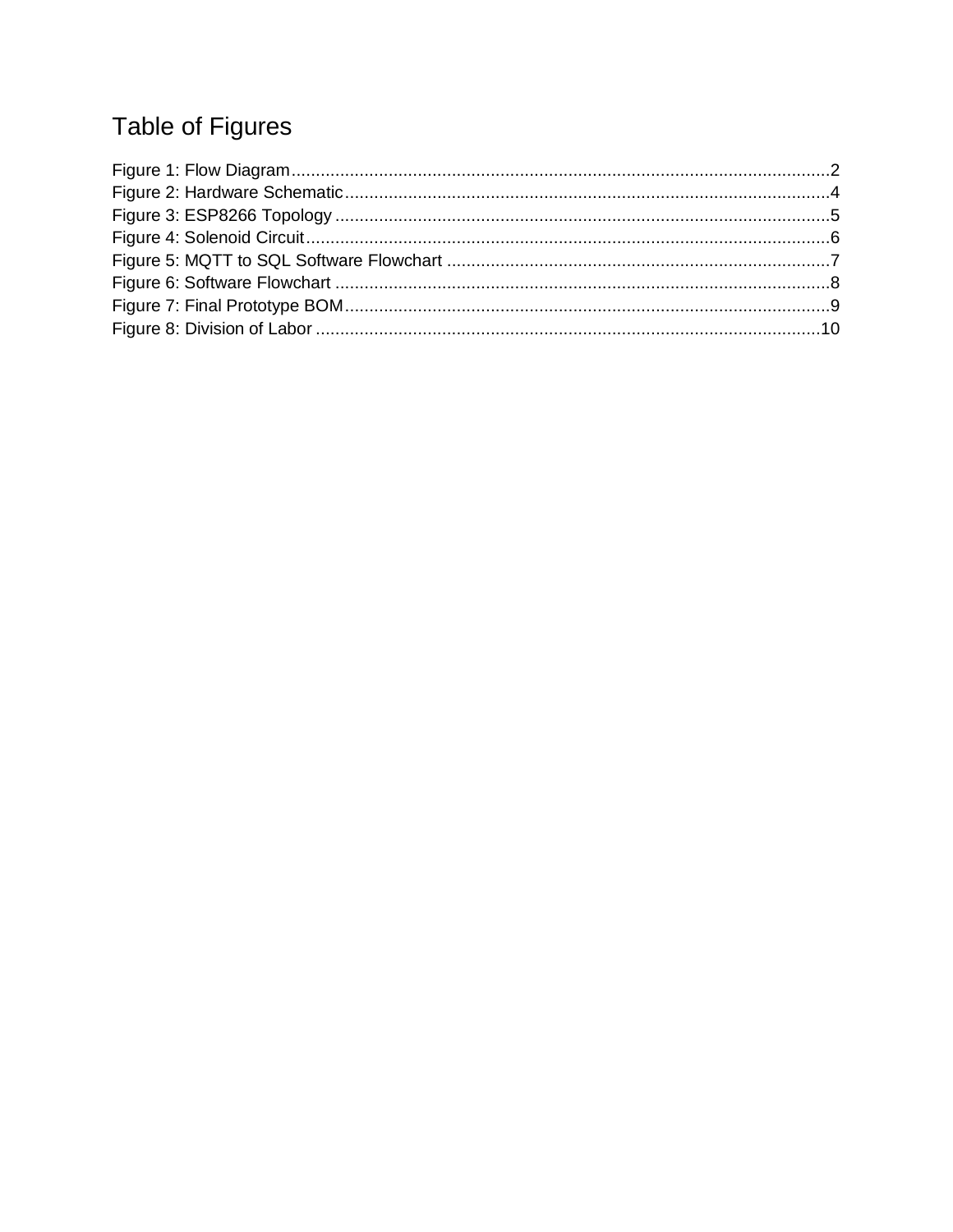#### <span id="page-4-0"></span>I. Statement of the Problem

Most small to medium sized greenhouses have a distinct disadvantage when it comes to the price of plant management devices. While a relatively new concept, plant management on an individual basis has a very valid and measurable impact on the production of crops. Indoor greenhouses are the future of increased yield in limited space. Current devices on the market, require the user to have a sensor per pot to get individual control over a variable in the "growing" equation such as moisture control, ph control, and temperature control. Some variables are easily managed with other techniques ex. temperature control. The immobile elements of growing, such as planting and moisture control, are vastly benefitted by precise control. The modules made by other manufacturers for this purpose are usually separate, and typically don't expand functionality easily to more than one growing surface.

The need for these systems is steadily growing. Changing global climate, growing food scarcity, and needs for water conservation lend to the value of systems that guard against potential problems such as these. The problem chosen to tackle with the project is the fiscal aspect of these systems. While other genuine systems exist and do as advertised, the barrier to entry is too high sometimes in the range of thousands of dollars. The hardware being used is key to solving the fiscal problem because there exists a wide variety of low power, feature-rich, and inexpensive chips that do exactly what is needed. The ESP8266 fits for 2 of those main reasons and a few tertiary ones. The ESP8266 is inexpensive coming in at about 5\$ a module and is very robust for this price point with multiple modes and fantastic connectivity. The tertiary reasons are highlighted by an embedded C capability.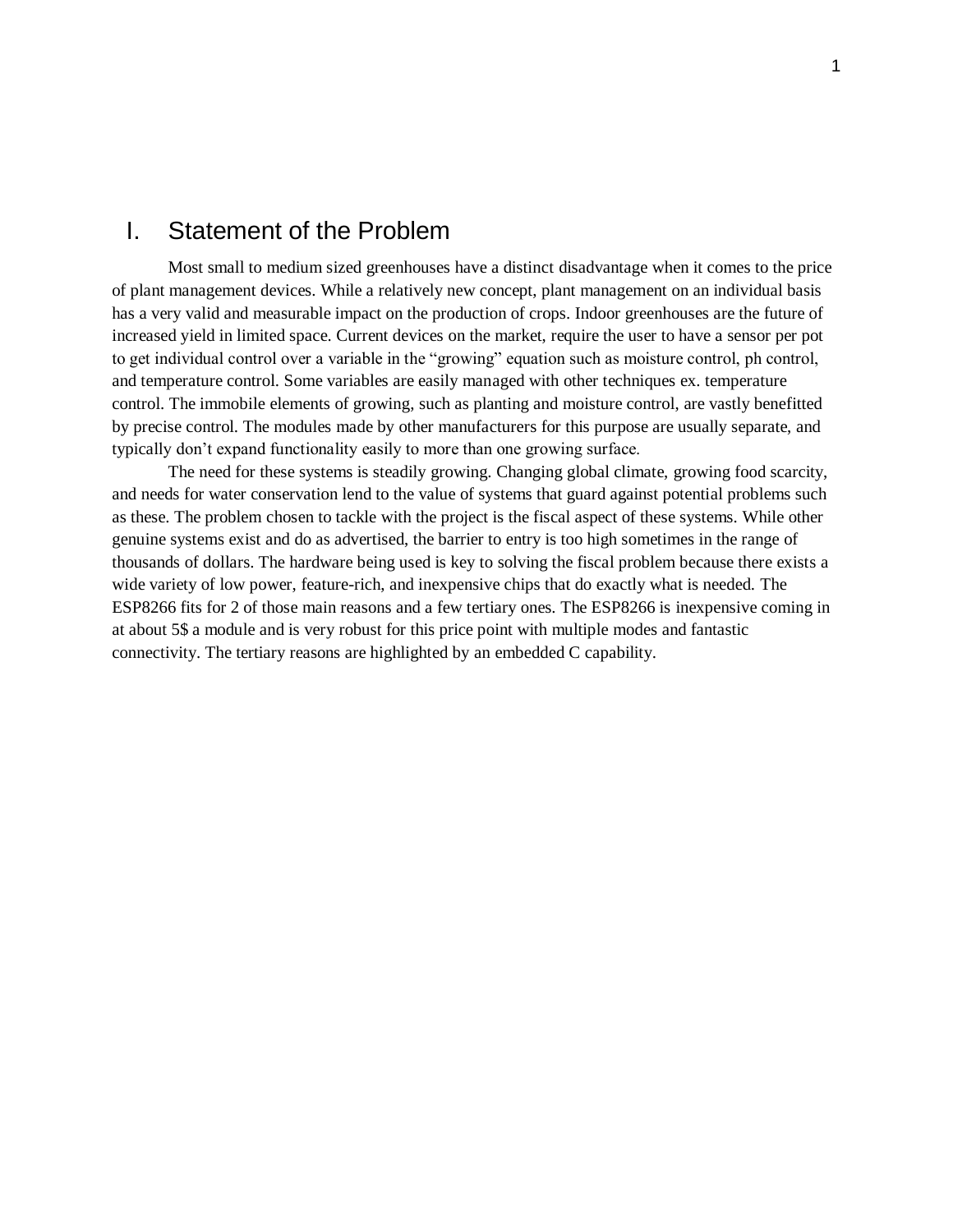

# <span id="page-5-1"></span><span id="page-5-0"></span>II. Functionality

Figure 1: Flow Diagram is not meant to show the physical configurations of the devices most of those will be done at the hardware level using the c environment that is provided by the manufacturer of the ESP8266.

Data Level: The Data Level contains the cloud MQTT (Message Queuing Telemetry Transport) database that has the sensor data arranged into files per sensor type and further divided based on the specific pot from which the data was taken. It will be responsible for outputting the data to the user end to make evaluations from and set up the sensors.

Device Level: The Device Level contains the individual pots arranged by an esp8266 chip designated as the "Controller." The controller serves as the vehicle for the modularity and maintains connections to the data going to the server and the configuration requirements that the user wants to set. The plan is to have a controller implemented using esp8266 device set solely for this purpose in this functional level.

Sensor Level: The Sensor Level contains all of the sensors and devices to be connected to the plant locally restricted to one esp8266 chip. The different sensors, from moisture to light, will be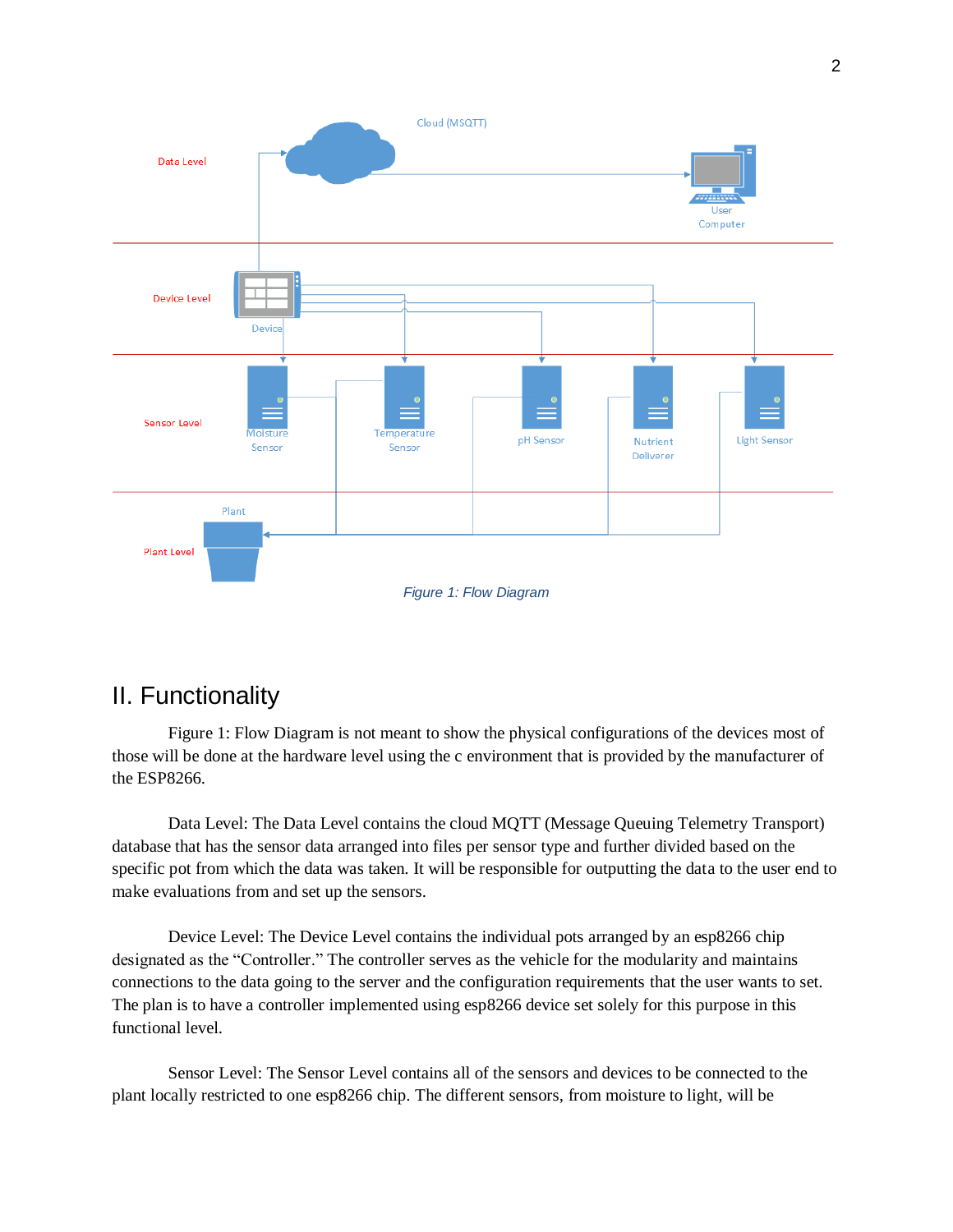localized on one esp8266, but for the interest of showing how they will be initialized and implemented, it is useful to show them as separate entities, as shown in the flow diagram in Figure 1 on page 3.

Plant Level: The Plant Level will only contain the plant itself, the ends of the sensors, and the connection to the esp8266 module that is interpreting the data and sending it upward to the Sensor Level.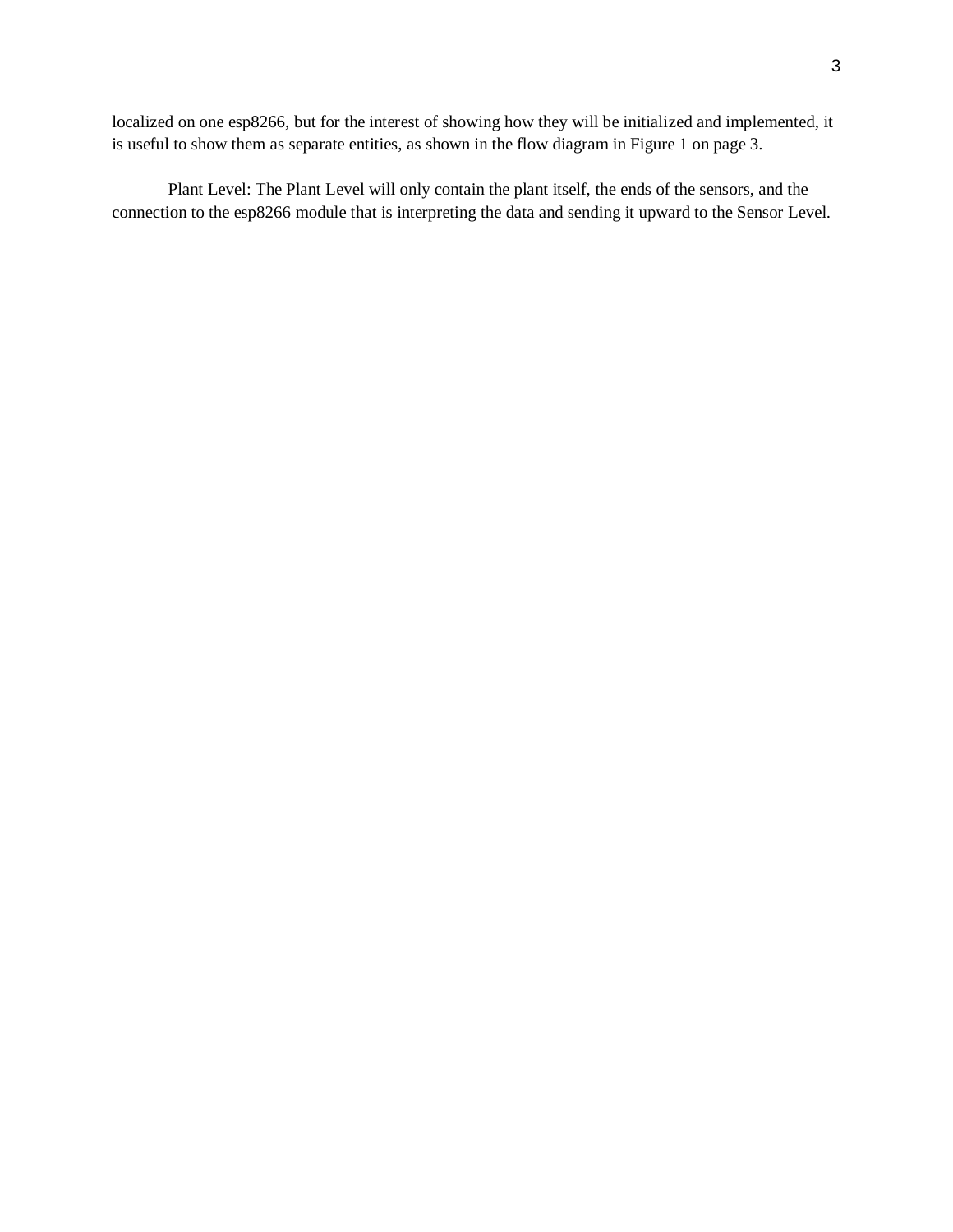

<span id="page-7-0"></span>*Figure 2: Hardware Schematic*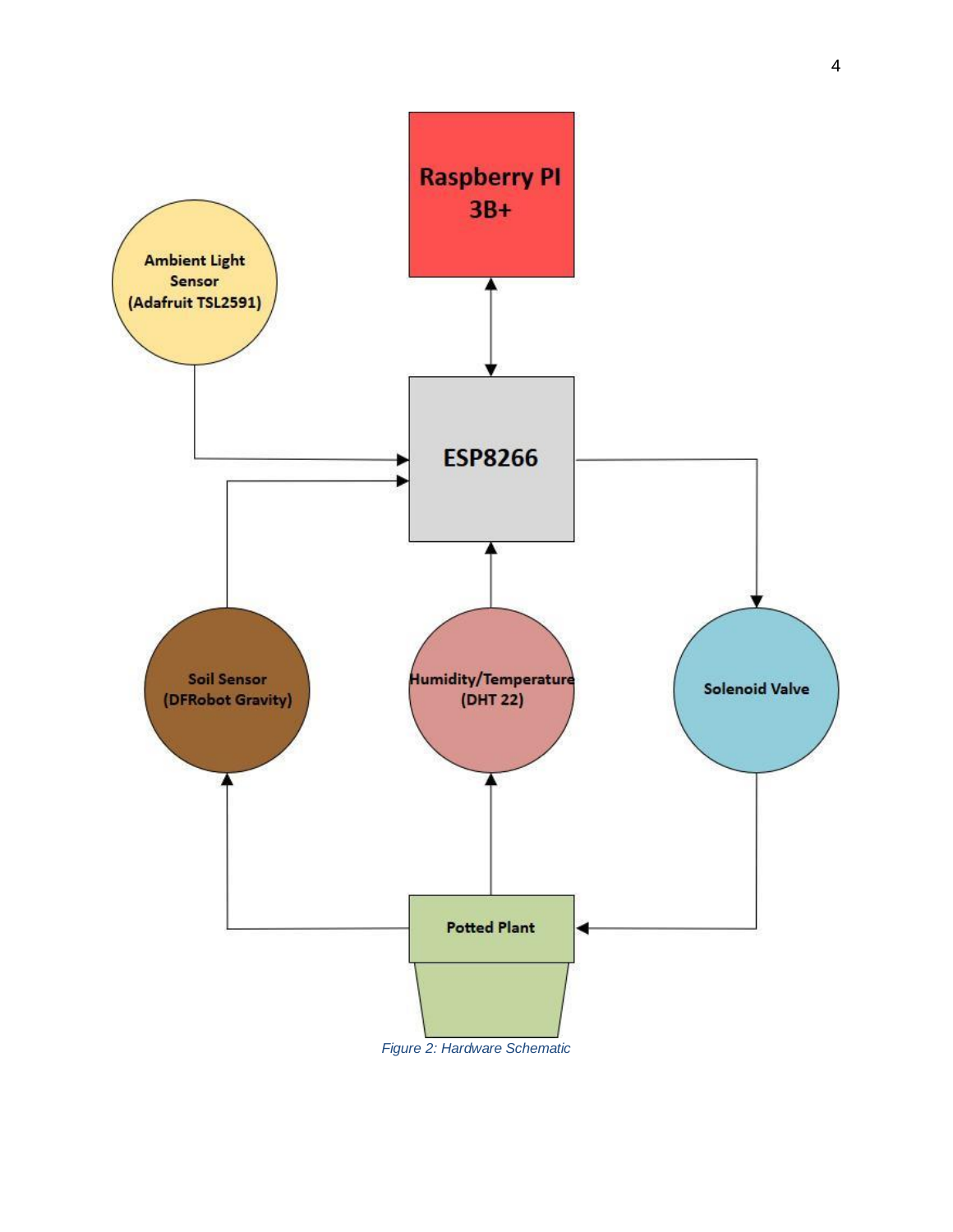This depiction is of the final system configuration with relation to each other in a clean diagram of core components in the physical space.

# <span id="page-8-0"></span>A.Hardware

#### Controllers:

ESP8266: In terms of functionality, this device is the main sensor processor. It is responsible for the direct communication and interpretation of the sensor output. All developments were developed in the Atom IDE using Platform IO. The ESP reports data asynchronously after a short period of the startup where it enables the connections through the MQTT broker to subscribe and post messages on the preconfigured Broker.

Raspberry Pi3b+: The Pi serves as the broker, access point, and the database. It is configured to create the topics and then subscribe to them to facilitate putting the information in the database.



*Figure 3: ESP8266 Topology*

<span id="page-8-1"></span>The ESP8266 has an abundance of IO to take advantage of but in some cases limited use for the pins. The internal watchdog and system commands can borrow certain functionalities for interrupts that will take over certain pins. The soil sensor is connected to the only analog to a digital IO pin. In the program, the analog voltage is taken in via the comparator, and the voltage levels decide how moist or arid the soil is. The water solenoid is connected via the optocoupler to the ESP8266's D0 pin. The digital lux sensor is connected to D1 and D2 both serving to relay information. The DHT22 is connected via its one control line.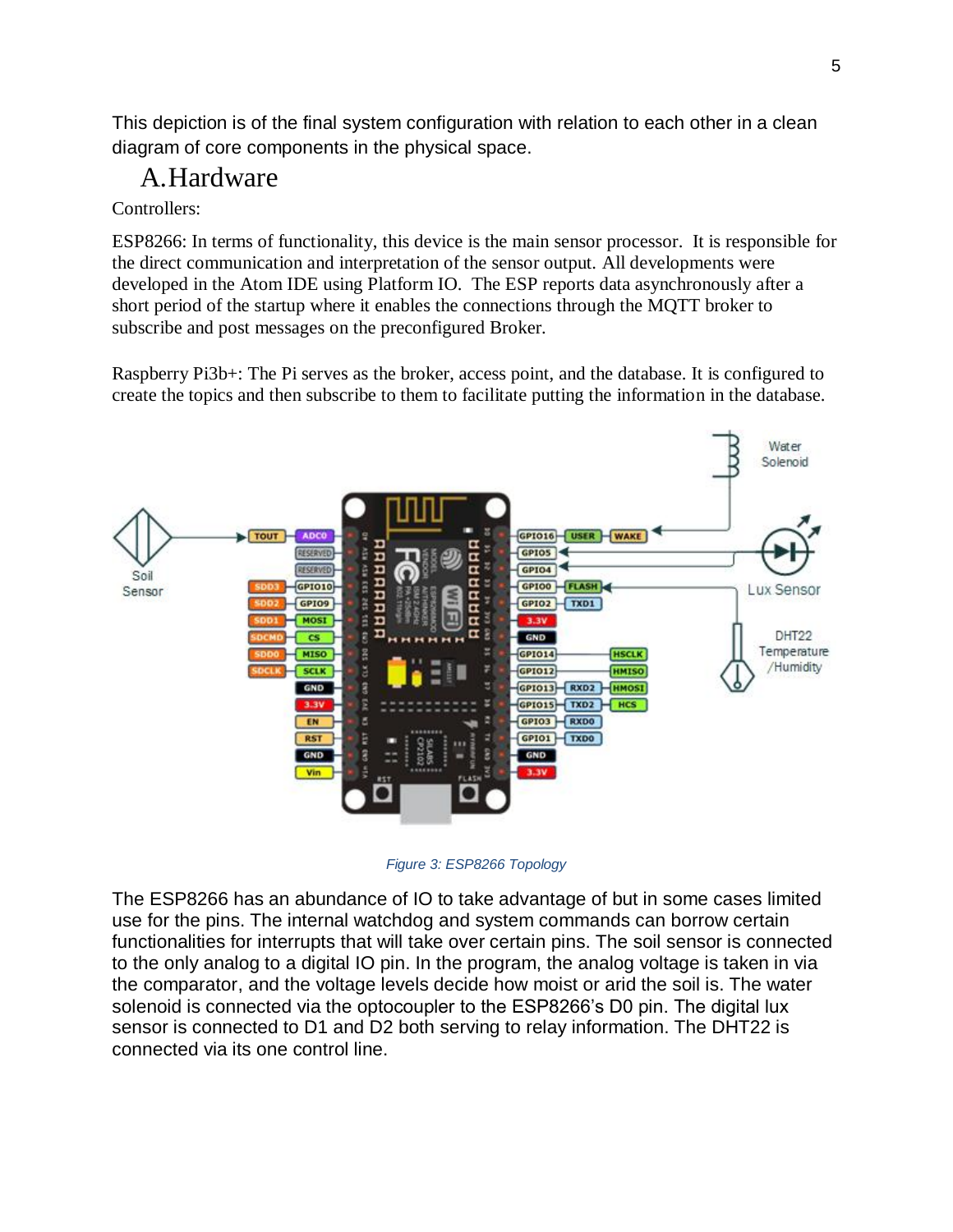Sensors:

The DHT22 is the Humidity and Temperature sensor because of the price point and functionality. It has a substantial body of support in the hobbyist world.

The DFrobot Gravity is a unique capacitive soil sensor in that it was one of the few serial soil sensors that were coated to be resistant to corrosion. The use case for the soil sensor requires that the sensor that can last multiple months in a single deployment

The TSL2591 is one of the few digital lux sensors on the market that has a complete range of values that the typical human eye would be able to process and interpret. It can display this information over an i2c bus.

The water solenoid is the main nutrient delivery system. It operates normally close at 12 VDC. The primary problem using this solenoid is the generation of a proper operating voltage for the solenoid. The power circuit is isolated via an optocoupler.



<span id="page-9-1"></span>The solenoid circuit contains the MOSFET that is used to provide the proper on voltage and the optocoupler that isolates the higher voltage solenoid from the 3.3v ESP.

### B. Software

<span id="page-9-0"></span>Raspberry Pi 3b+:

OS: Raspbian Stretch Lite was chosen for its simple nature and ample support as Raspberry Pi's official supported the operating system. A command line interface is utilized to save space and limit resource usage when operating the pi as the ap. DNSMASQ, HOSTAPD, and IPtables are the backbone of why the Raspberry Pi can serve in a split role as the ap, and the data collection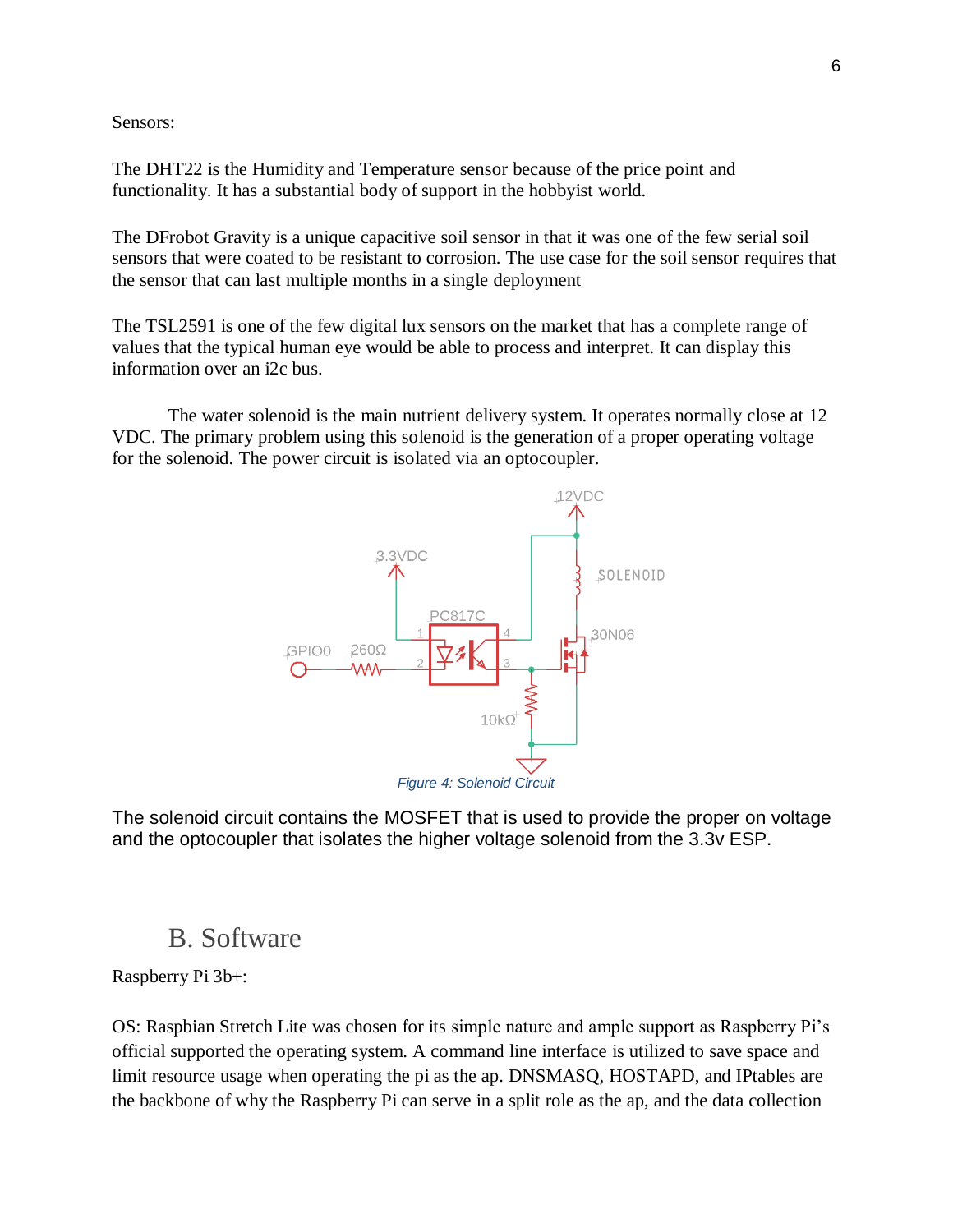manager. DNSMASQ is the data transfer manager. It does DNS services as well as DHCP and network control for small scale networks.

Data Acquisition on the Pi level is handled by using Mosquitto as the hub for messages to be sent from the various ESP8266 and the selected sensors that have been connected to each. The esp8266 can self-check the sensors it has and generates the topics over Mosquitto with that information. Once topics are created, a way of disseminating the information to the SQL database was needed.



*Figure 5: MQTT to SQL Software Flowchart*

<span id="page-10-0"></span>To connect the MQTT and SQL database, a Python script was created to handle the passing of the MQTT messages to the database. The script subscribes to each of the broker's topics and reads the messages as they are published in real time. These messages have three main parts, including the message topic, which is the MQTT topic, the message payload, which is the data to be passed to the database, and the Quality of Service, which in the case is not relevant since it is 0. The time of reading for each of these messages is also recorded. Both of these recordings are placed in a data tuple. The script then creates a cursor to interact with the database. This cursor is used to pass SQL INSERT commands to the database in order to place the data in appropriate tables.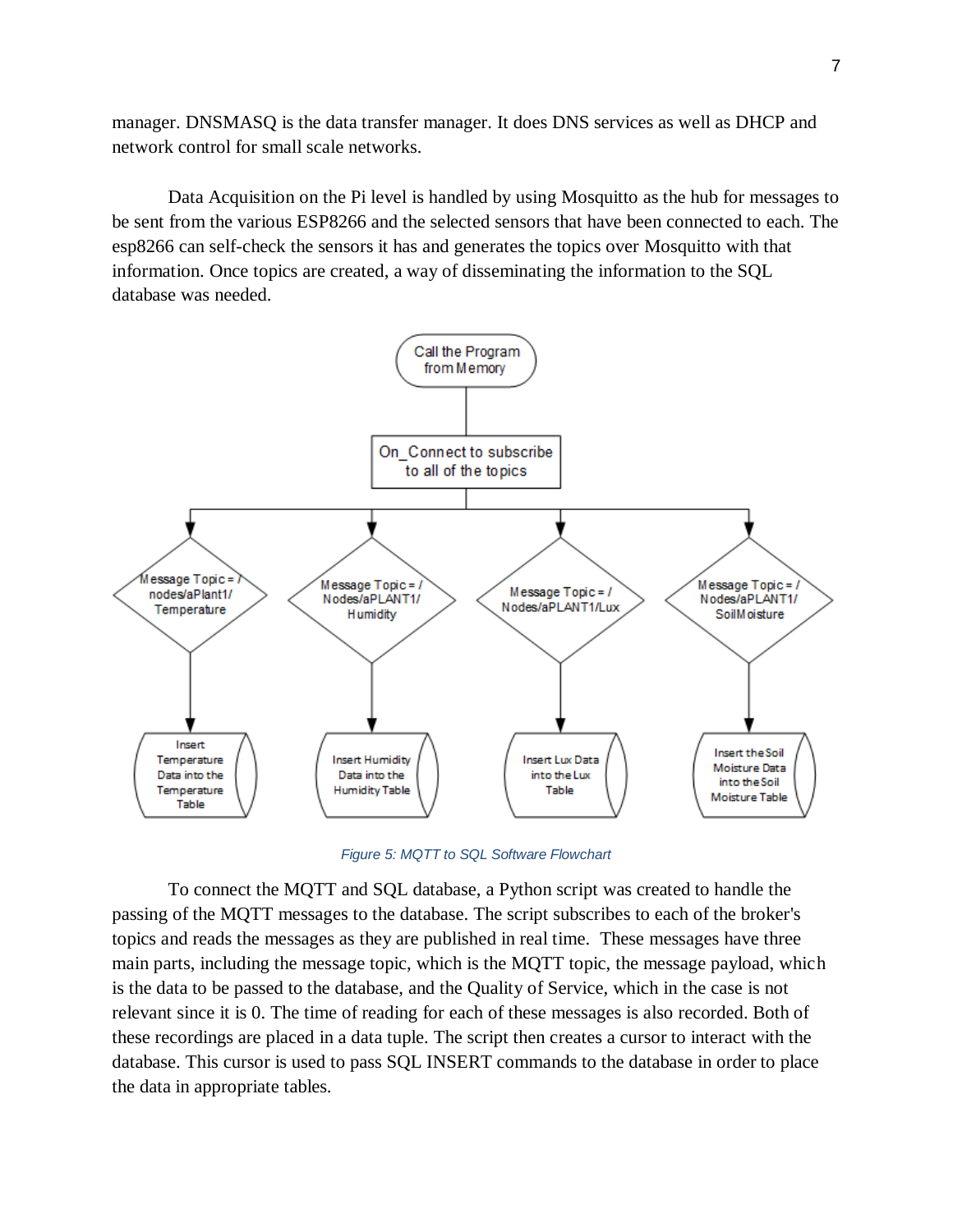The SQL data tables are simply designed. There is a table present for each sensor, each one named LUX, MOISTURE, HUMIDITY, and TEMPERATURE. Each table contains two columns. The first column in each table is the date and time of data acquisition. The second column contains the data acquired from the appropriate sensor.



*Figure 6: Software Flowchart*

<span id="page-11-0"></span>As the proper interfacing device, the ESP's operation modes are mostly based on the configuration of the user. Setting intervals for measurement and deciding when to water the plant are pretty good targets for user configuration based on the use case. The user reserves most rights to control the feature set. The other core challenge was making sure that the measurements were accurate and wholesome. Design of the ESP8266 as the node had to incorporate the limitations of the board as well.

The ESP begins its operational time setting the hardware, determining what sensors are connected, initializing the timers built in, and enabling MQTT callbacks so the reporting can begin. The three tasks left are Reading Sensors, connect to Wi-Fi, and re-initialize the connection to MQTT and publish to the topics. All of those events happen on the ESP level and after the initial block, asynchronously.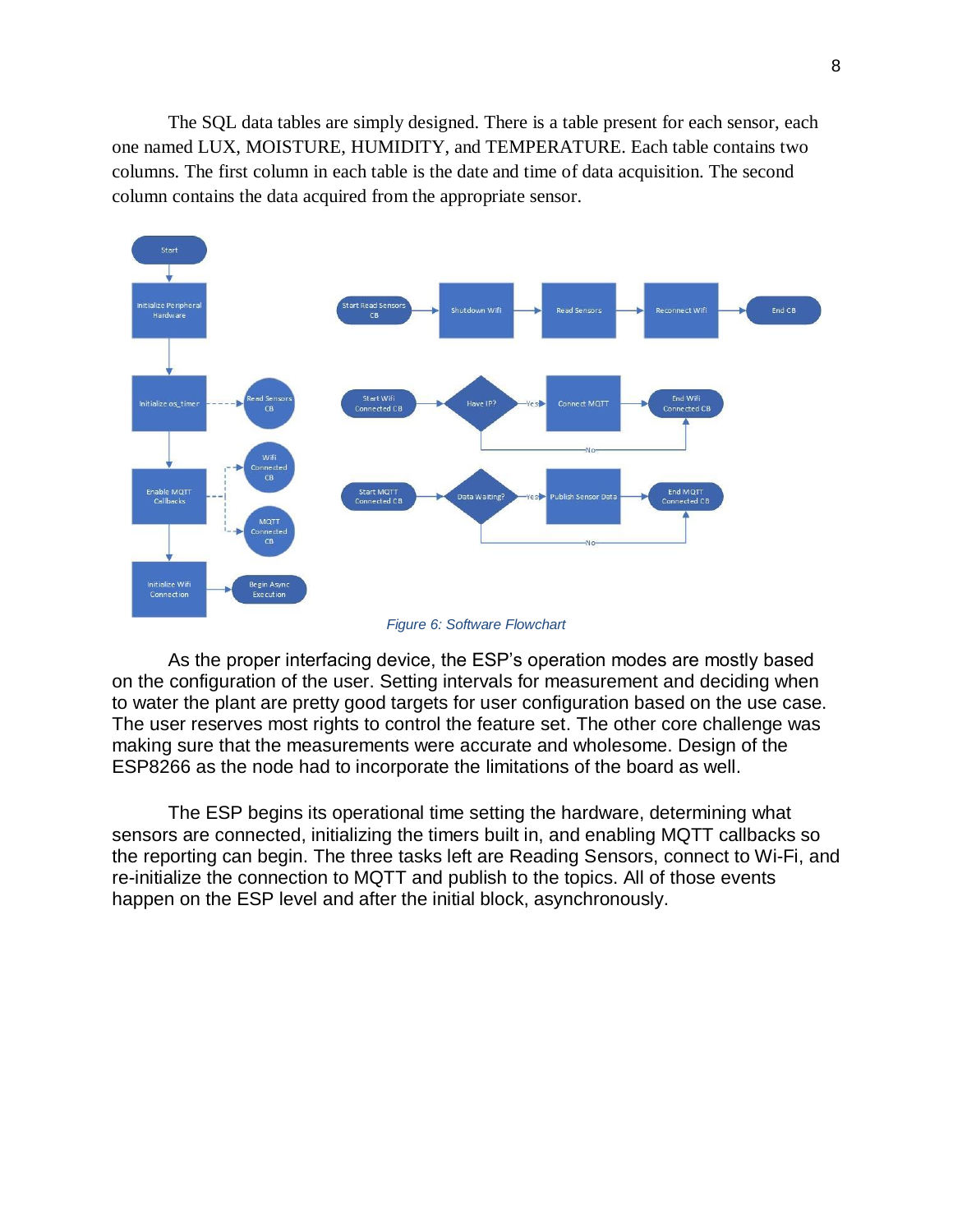# <span id="page-12-0"></span>III. Final Build of Materials

| <b>Description</b>                                                           | <b>Quantity</b> | <b>Cost</b> |
|------------------------------------------------------------------------------|-----------------|-------------|
| NodeMCU ESP8266 Board                                                        | 6               | \$32.91     |
| Adafruit TSL2591 High Dynamic Range Digital Light Sensor                     | 2               | \$18.88     |
|                                                                              |                 |             |
| DFROBOT Gravity: Analog Capacitive Soil Moisture Sensor- Corrosion Resistant | 13              | \$25.80     |
| Plastic Water Solenoid Valve - 12V - 1/2" Nominal                            | 2               | \$19.98     |
| DHT <sub>22</sub>                                                            | 4               | \$9.90      |
| Raspberry Pi 3b+                                                             |                 | \$37.88     |
| Voltage Regulator                                                            |                 | \$0.00      |
| Optocoupler (PC817)                                                          |                 | \$0.34      |
| End Channel Mosfet (30N06)                                                   |                 | \$1.00      |
| Total                                                                        |                 | \$146.69    |

*Figure 7: Final Prototype BOM*

<span id="page-12-2"></span>With the functionality intact, the final build of materials ends up being \$146.69 for prototyping a design, but even with that, the final product can operate even further under that price point for a completed design.

The costs were greatly inflated by the broker solution. The Raspberry Pi 3b, while a lovely device, is expensive at \$37.88 the overhead is for a device that can effectively serve so many roles. In future work, the management of the other ESP8266 can be handled by another ESP.

# <span id="page-12-1"></span>IV. Division of Labor

| Task:    | Worked on by: | <b>Status</b> |
|----------|---------------|---------------|
| Research | All           | Completed     |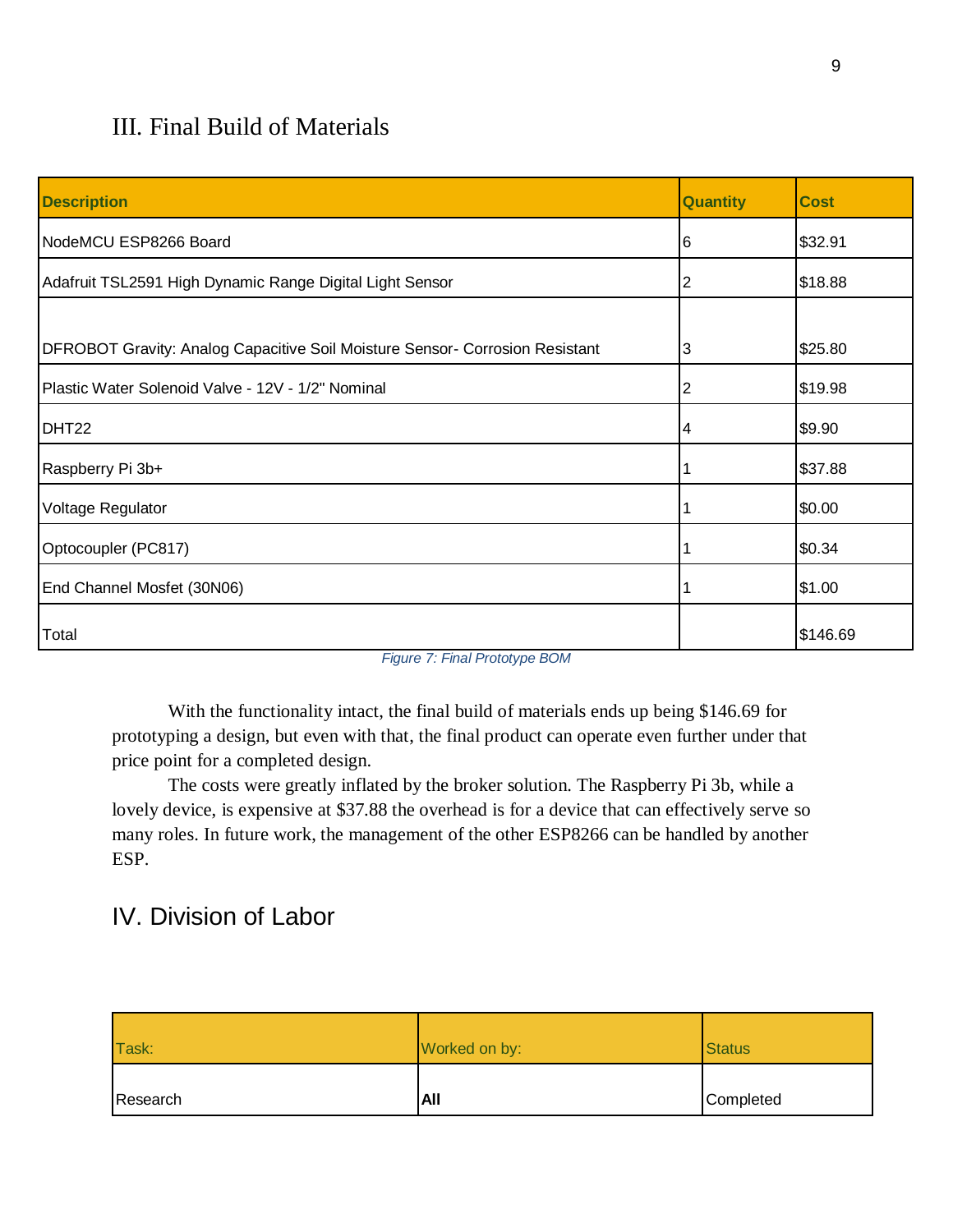| Soil Sensor                         | Dylan, Devon                                                          | Completed |
|-------------------------------------|-----------------------------------------------------------------------|-----------|
|                                     |                                                                       |           |
| Humidity/Temperature                | Ben, Devon                                                            | Completed |
|                                     |                                                                       |           |
| Solenoid                            | <b>Devon</b>                                                          | Completed |
|                                     |                                                                       |           |
| <b>TSL2591</b>                      | Devon, Ben                                                            | Completed |
|                                     |                                                                       |           |
| Integration on ESP8266              | Devon, Ben, Dylan                                                     | Testing   |
|                                     |                                                                       |           |
| <b>MQTT</b>                         | Dylan, Devon, Ben                                                     | Completed |
|                                     |                                                                       |           |
| Raspberry Pi Implementation<br>$ -$ | Devon, Ben, Dylan<br>$\sim$ $\sim$ $\sim$ $\sim$ $\sim$ $\sim$ $\sim$ | Testing   |

*Figure 8: Division of Labor*

<span id="page-13-1"></span>Labor was divided into 2 groupings: Sensor development, and Integration. The majority of each task's efforts are extremely interwoven because troubleshooting was an extensive part of the work, due to the ESP8266's non-OS SDK being rather difficult to code and implement correctly.

## <span id="page-13-0"></span>References

Simon, M. (2017, November 20). The Hydroponic, Robotic Future of Farming in Greenhouses. Retrieved from [https://www.wired.com/story/the-hydroponic-robotic-future-of-farming-in](https://www.wired.com/story/the-hydroponic-robotic-future-of-farming-in-greenhouses-at-iron-ox/)[greenhouses-at-iron-ox](https://www.wired.com/story/the-hydroponic-robotic-future-of-farming-in-greenhouses-at-iron-ox/)/

Thomas, P. A., Westerfield, R., & Pennisi, S. V. (2006, June 01). Growing Ferns. Retrieved from http://extension.uga.edu/publications/detail.html?number=B1318&title=Growing Indoor Plants with Success

CUBASCH, U. and WUEBBLES, D. (2018). *Fifth Assessment Report - Climate Change 2013*. [online] Ipcc.ch. Available at: [https://www.ipcc.ch/report/ar5/wg1/.](https://www.ipcc.ch/report/ar5/wg1/)